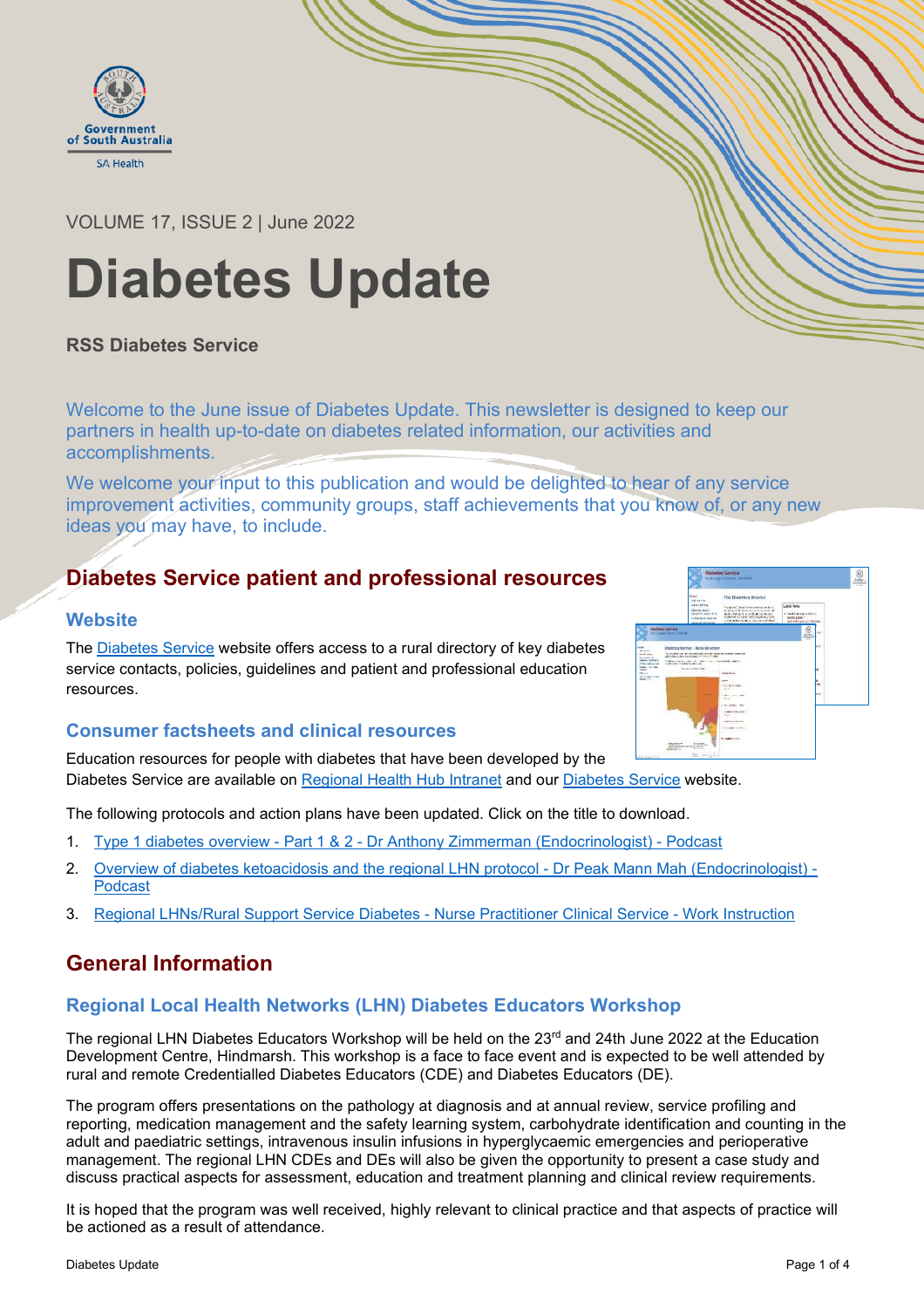## **Farewell Trish van der Linden**

In June 2022, we said goodbye to Patricia 'Trish' van der Linden, CDE-RN.

Trish commenced work as a paediatric diabetes specialist nurse at Flinders Medical Centre, Southern Adelaide LHN in 1990, moving to the hospital wide diabetes service role in 1991. Trish was first credentialed with ADEA in 1993. For the past 22 years, Trish has worked as diabetes specialist nurse in Kangaroo Island (KI), Barossa Hills Fleurieu LHN.



Trish is grateful for the opportunity to be part of the KI community and for the 'privilege to contribute to its wellbeing working with ages from 3years old to 102 yrs old'. Trish feels most proud of her role in helping people improve their health and sharing their joy and smiles when they succeed.

Trish believes she will miss the 'amazing team' she has worked with on Kangaroo Island 'both every day and through the challenging times of bush fires and covid ' and the many diabetes specialist nurses she has met 'who have become like family'. Their support has been appreciated in many 'curly situations'.

Trish has plans for retirement from the  $30<sup>th</sup>$  June 2022. We thank Trish for her enthusiasm and expertise in diabetes education and clinical care. We also offer our best wishes for Trish and her family for their future.

| СC<br><b>B CARTERIA COMMISSION</b><br>Button/coin batteries and consumer<br>goods containing button/coin<br><b>batteries</b><br>Ortobar 0020 |  |
|----------------------------------------------------------------------------------------------------------------------------------------------|--|
|                                                                                                                                              |  |

#### **Button batteries and consumer goods**

The ACCC is urging businesses who supply button batteries, or products that are powered by them, to ensure they comply with the new button battery safety standards ahead of the laws becoming mandatory on 22<sup>th</sup> June 2002. Manufacturers must undertake compliance testing, supply batteries in child-resistant packaging, and place additional warnings and emergency advice on packaging and instructions.

Button batteries are found in a number of blood glucose meters and some suppliers have acted early by conducting recalls to remove unsafe products containing button batteries from the market. For further information, visit the ACCC [mandatory safety and information](https://www.productsafety.gov.au/product-safety-laws/safety-standards-bans/mandatory-standards/button-and-coin-batteries)  [standards](https://www.productsafety.gov.au/product-safety-laws/safety-standards-bans/mandatory-standards/button-and-coin-batteries) or [fact sheet.](https://www.productsafety.gov.au/about-us/publications/buttoncoin-batteries-and-consumer-goods-containing-buttoncoin-batteries-fact-sheet)

# **Prioritisation of semaglutide (Ozempic) supply for people with type 2 diabetes during shortage**

Novo Nordisk Pharmaceuticals Pty Ltd, the sponsor of semaglutide (Ozempic) solution for injection pre-filled pen, notified the Therapeutic Goods Administration (TGA) of a shortage of both strengths of semaglutide (Ozempic) products due to extensive prescribing for obesity management, for which Ozempic is not indicated. The shortage is significantly affecting people using Ozempic for its approved use for type 2 diabetes.

The Therapeutic Goods Association together with key diabetes partners, have released a [joint statement](https://www.tga.gov.au/alert/joint-statement-prioritisation-semaglutide-ozempic-supply-people-type-2-diabetes-during-shortage) to prioritise essential continuity of care for people with type 2 diabetes during the shortage which states 'health professionals should limit prescribing and dispensing of semaglutide to its approved use treatment of adults with insufficiently controlled type 2 diabetes mellitus as an adjunct to diet and exercise:

- as monotherapy when metformin is not tolerated or contraindicated
- in addition to other medicinal products for the treatment of type 2 diabetes.

## **Greater access to continuous glucose monitoring (CGM) via the NDSS**

Expanding the subsidy access to all people with type 1 diabetes in Australia irrespective of their age and concession card status is an important reform that improves the equity of access to these important technologies. This change will mean:

- CGM devices will be available under the NDSS for those people with diabetes aged 21 and older who don't already have access from 1<sup>st</sup> July 2022 for a maximum co-contribution of \$32.50 per month.
- people with diabetes who meet the existing eligibility criteria such as under 21 years, concession card holders and pregnant women or those planning pregnancy will continue to receive unchanged, fully subsidised access to CGM products.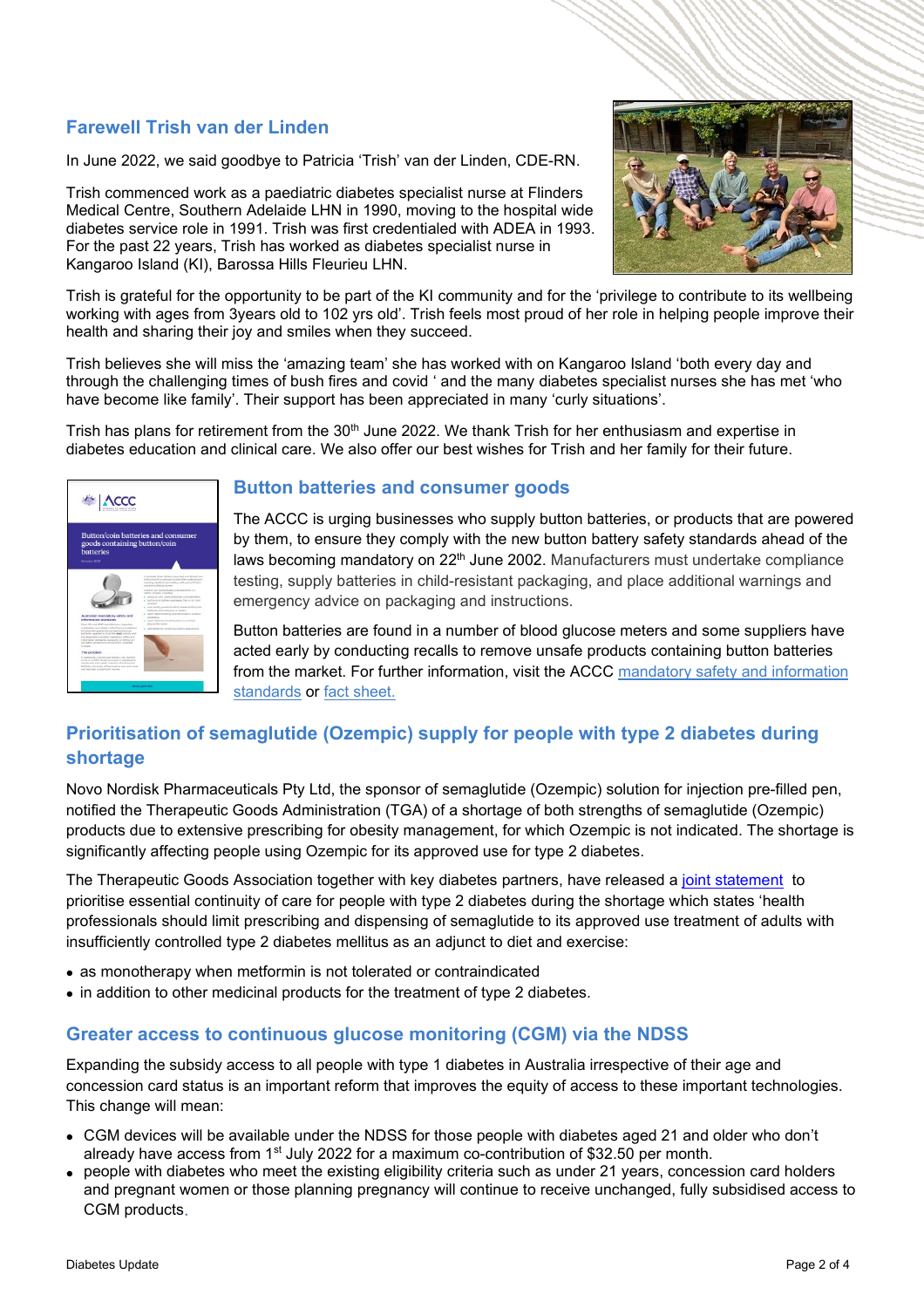# **Useful resources**

## **NDSS Health Professional Portal**

The Department of Health with the assistance of Diabetes Australia has developed the NDSS Health Professional Portal. The Portal will allow CDEs to complete and certify NDSS forms online and offer a more efficient process to register and connect people with diabetes to the NDSS for access to subsidised diabetes products. Forms to be integrated with the Portal include blood glucose monitoring strip six-month access form, insulin pump consumable access form, syringe or pen needle access form.

From 20<sup>th</sup> June 2022, health professionals who are authorised to certify NDSS forms can create an account in the NDSS Health Professional Portal. To use the Portal, CDEs will have to access the NDSS [Health Professional](https://www.ndss.com.au/hp-portal/)  [Portal](https://www.ndss.com.au/hp-portal/) and create a unique account to omplete their user profile.

## **ADS-ADEA-APEG Consensus Statement: Management of type 2 diabetes in young adults (aged 18-30 years)**

The Australian Diabetes Society, ADEA and the Australasian Paediatric Endocrine Group (APEG) have released a consensus statement about the management of type 2 diabetes in young adults.

This is the first Australian statement that considers areas where existing type 2 diabetes guidance, directed mainly towards older adults, may not be appropriate or relevant for the young adult population. Published in the Medical Journal of Australia in April 2022, it can be accessed via the [link](https://www.mja.com.au/journal/2022/216/8/management-type-2-diabetes-young-adults-aged-18-30-years-adsadeaapeg-consensus) or via the [ADS,](https://www.diabetessociety.com.au/) [ADEA](https://www.adea.com.au/) or [APEG](https://www.apeg.org.au/) websites.

## **42 factors that influence blood glucose**

Adam Brown is a young man with 18 years of experience living with type 1 diabetes Based on his personal experience, conversations with experts,and scientific research, he has developed a list of 42 factors that may influence blood glucose. His poster and booklet (poster explained) were recently published on the diaTribe Learn website. For further information, visit the [diaTribe](https://diatribe.org/poster-now-available-42-factors-affect-blood-glucose?utm_campaign=20210504%20DNSW%20Diabetes%20Qualified%20Link%20Newsletter&utm_medium=email&_hsmi=204053708&_hsenc=p2ANqtz-8ZWXx3giRYHoG-BlMQc8I7fdbEs56VPqUJUZdWK8y01cmsipmTxlUdB9c1n6vDp2AIbMzcPgJWJYMZ9eVnIs4fmzJZEzs4If0DKCiF52qG52fAy9U&utm_content=204053708&utm_source=hs_email) Learn website.



#### **Influenza vaccination**

During the COVID-19 pandemic period, there has been lower exposure to influenza virus and lower levels of influenza vaccine coverage compared to previous years. Annual vaccination is the most important measure to prevent influenza and its complications.

In Australia, type A is the most commonly occurring influenza variant. The highest level of protection occurs in the first 3 to 4 months following vaccination. The Australian Technical Advisory Group on Immunisation (ATAGI) has released advice to support vaccination in its [Statement on the administration of seasonal influenza vaccines in](https://www.health.gov.au/resources/publications/atagi-advice-on-seasonal-influenza-vaccines-in-2022)  [2022.](https://www.health.gov.au/resources/publications/atagi-advice-on-seasonal-influenza-vaccines-in-2022)

#### **HealthPathways SA**

HealthPathways are designed primarily for general practice teams but are also available to specialists, allied health professionals, and other health professionals within the Country SA Primary Health Network. A suite of diabetes pathways has been published to support care delivery and navigation for people with diabetes in primary care with the latest pathways listed as [Glycaemic Control,](https://aus01.safelinks.protection.outlook.com/?url=https%3A%2F%2Fsouthaustralia.communityhealthpathways.org%2F25017.htm&data=04%7C01%7Ccollette.hooper%40sa.gov.au%7Cbd565728cf344e85bd9908da071f8578%7Cbda528f7fca9432fbc98bd7e90d40906%7C1%7C0%7C637830130496009276%7CUnknown%7CTWFpbGZsb3d8eyJWIjoiMC4wLjAwMDAiLCJQIjoiV2luMzIiLCJBTiI6Ik1haWwiLCJXVCI6Mn0%3D%7C2000&sdata=V1Gl%2FE1c8A9C0gwFCKednUt9%2Bq4%2FmT%2BJyWrSwydX7TI%3D&reserved=0) [Hypoglycaemia in Adults with Diabetes,](https://aus01.safelinks.protection.outlook.com/?url=https%3A%2F%2Fsouthaustralia.communityhealthpathways.org%2F23529.htm&data=04%7C01%7Ccollette.hooper%40sa.gov.au%7Cbd565728cf344e85bd9908da071f8578%7Cbda528f7fca9432fbc98bd7e90d40906%7C1%7C0%7C637830130496009276%7CUnknown%7CTWFpbGZsb3d8eyJWIjoiMC4wLjAwMDAiLCJQIjoiV2luMzIiLCJBTiI6Ik1haWwiLCJXVCI6Mn0%3D%7C2000&sdata=5g9BrFBUcCRRfYUIcRmjTCbmJVYRatGnYj5Pgo7Iwcw%3D&reserved=0) [Insulin Therapy in Type 2](https://aus01.safelinks.protection.outlook.com/?url=https%3A%2F%2Fsouthaustralia.communityhealthpathways.org%2F196471.htm&data=04%7C01%7Ccollette.hooper%40sa.gov.au%7Cbd565728cf344e85bd9908da071f8578%7Cbda528f7fca9432fbc98bd7e90d40906%7C1%7C0%7C637830130496009276%7CUnknown%7CTWFpbGZsb3d8eyJWIjoiMC4wLjAwMDAiLCJQIjoiV2luMzIiLCJBTiI6Ik1haWwiLCJXVCI6Mn0%3D%7C2000&sdata=3XcnZi27noJv1WjymVPOdwz3JZzK%2Ba3Cr236NdrEReE%3D&reserved=0)  [Diabetes](https://aus01.safelinks.protection.outlook.com/?url=https%3A%2F%2Fsouthaustralia.communityhealthpathways.org%2F196471.htm&data=04%7C01%7Ccollette.hooper%40sa.gov.au%7Cbd565728cf344e85bd9908da071f8578%7Cbda528f7fca9432fbc98bd7e90d40906%7C1%7C0%7C637830130496009276%7CUnknown%7CTWFpbGZsb3d8eyJWIjoiMC4wLjAwMDAiLCJQIjoiV2luMzIiLCJBTiI6Ik1haWwiLCJXVCI6Mn0%3D%7C2000&sdata=3XcnZi27noJv1WjymVPOdwz3JZzK%2Ba3Cr236NdrEReE%3D&reserved=0) and [Diabetes Medications.](https://aus01.safelinks.protection.outlook.com/?url=https%3A%2F%2Fsouthaustralia.communityhealthpathways.org%2F24232.htm&data=04%7C01%7Ccollette.hooper%40sa.gov.au%7Cbd565728cf344e85bd9908da071f8578%7Cbda528f7fca9432fbc98bd7e90d40906%7C1%7C0%7C637830130496009276%7CUnknown%7CTWFpbGZsb3d8eyJWIjoiMC4wLjAwMDAiLCJQIjoiV2luMzIiLCJBTiI6Ik1haWwiLCJXVCI6Mn0%3D%7C2000&sdata=2E9eUkj4euRcVDVZQMrTjaOUd2esCv%2FDj03oYowLRYc%3D&reserved=0)

## **Health Literacy for Clinicians**

Only 40% of Australia's population are identified as having an adequate level of health literacy to make informed health care decisions and act on them.

The National Safety and Quality Health Service (NSQHS) Standards include a number of actions related to health literacy and supporting partnerships with consumers.

A NSQHS [summary for clinicians](https://www.safetyandquality.gov.au/sites/default/files/migrated/Health-literacy-a-summary-for-clinicians.pdf) and [clinical infographic resources](https://www.safetyandquality.gov.au/publications-and-resources/resource-library/health-literacy-clinicians-infographic) are just some of the resources available.